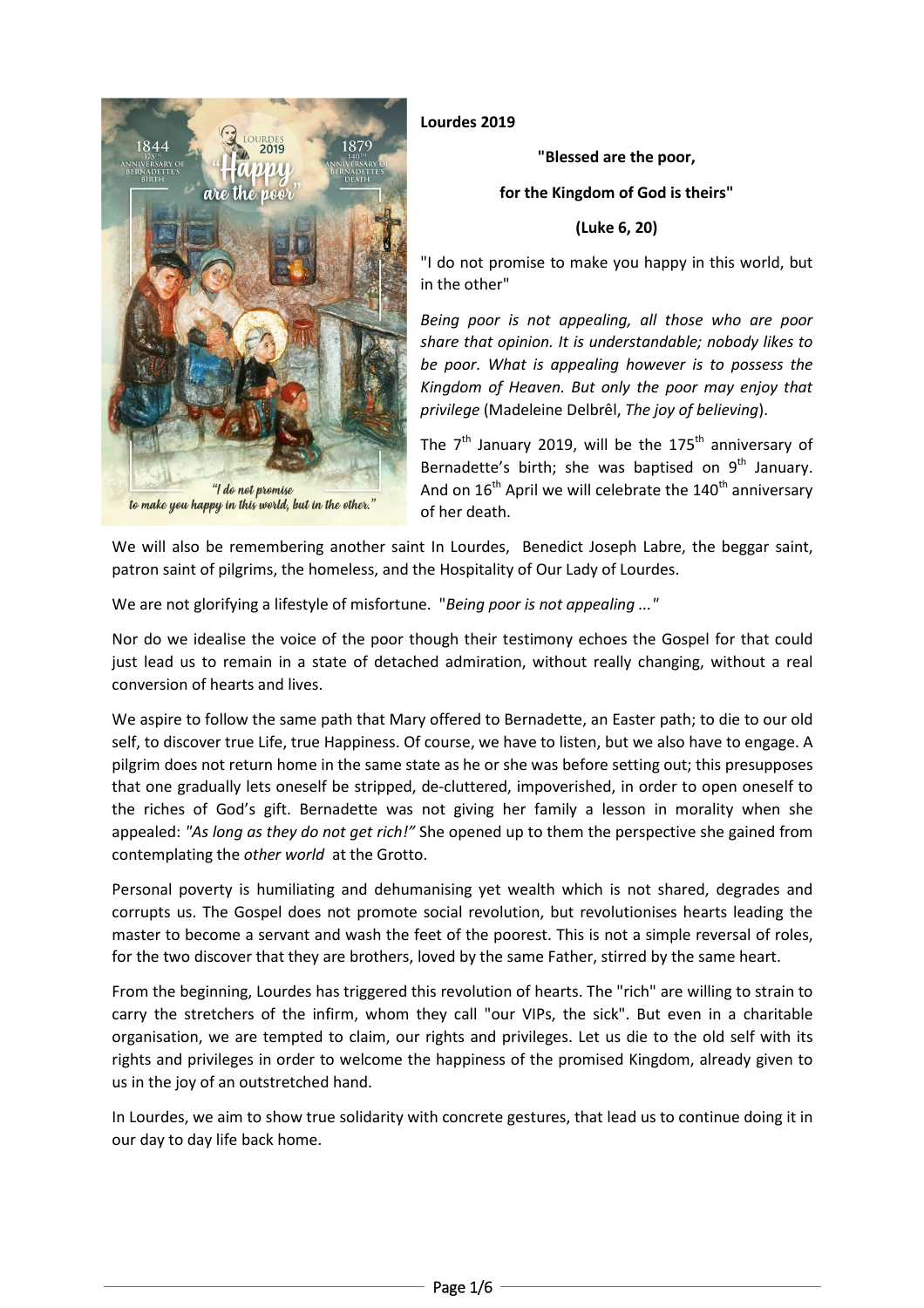The Way of Bernadette, marked out by Mary

The Way of the Gospel, proclaimed to the poor, despite all the misery, evil and even the mud

The taste of the well-spring which is a happiness that needs to be shared

Communion with the very life of Jesus, who became poor to enrich us with his poverty.



# **Bernadette's poverty and wealth**

Bernadette knew all types of poverty; physical, material, intellectual, social ... she encountered misunderstanding and contempt.

She benefitted from a two-fold wealth, love and prayer first in the family, and later in community. She wanted to share this happiness with the poor. *"I love the poor, I love to care for the sick: I will stay with the sisters of Nevers."*

Bernadette knew true happiness: *"Oh no, Bernadette, you're not poor; you are happy, yes, happy!* (Bishop Thibault)

As we examine this paradoxical link between poverty and happiness, we are helped by the figure of this other saint of Lourdes, patron of the Hospitality, Benedict Joseph Labre, the beggar saint. He was canonised in 1881, at a time when it was thought that material progress and medicine would succeed in promoting a model of humanity permanently free of misery. Further, canonising a downand-out was considered scandalous!

*"God is waiting elsewhere*," were the words with which Benedict Labre (1748-1783), son of peasants from Amettes (Pas-de-Calais), was repeatedly refused entrance to the monastic life. Then, at the age of 21, he set out, going from shrine to shrine, with a shoulder bag, and a crucifix around his neck.

He trekked 30,000 kilometres, passing through Santiago de Compostela, Loreto, and Rome. He set off on the road in order to find out what God expected of him, and he came to understand - through surrender and detachment - that his vocation was exactly that; to be a pilgrim.

In Rome he was living in arch No. 43 of the Colosseum! Just before Easter 1783, he was discovered not far form there, dying on the steps of the church of Madonna dei Monti. A neighbour took him into his house, and it was there that he died on Wednesday,  $16<sup>th</sup>$  April, at the age of 35, the same age as Bernadette!

He would not have desired a different life for all the gold in the world any more than Mother Teresa would have stopped caring for the dregs of humanity whom she served. She did it for Jesus' sake! There is a secret here that needs to be revealed. *"This poor man, who lacks everything, seems to possess all that he has sought, and we ask him for the source of his joy."*

This is a secret that Mary knows and shares: she empties herself to be filled with grace, the presence of God who gives himself. Mary receives everything and retains nothing for herself. She reverses the curse of poverty by making it the condition in which God gives Himself. He becomes the servant, humbling himself to become one with with those he loves. He joins himself to His handmaid. A gift bringing joy.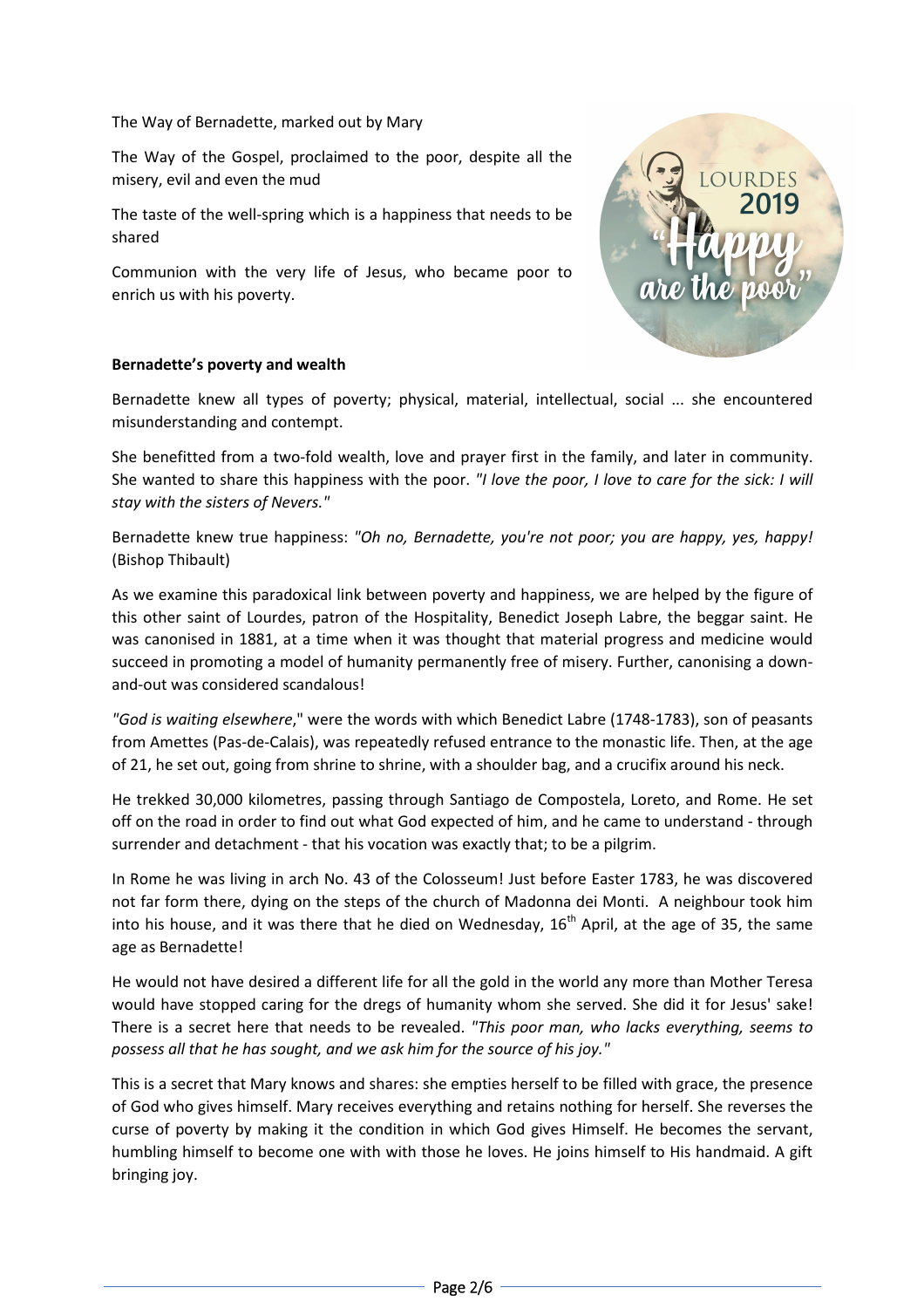# *"The Good News is proclaimed to the poor"* (Lk 7: n22)

These are the last words of Jesus' response to those sent by John the Baptist, questioning him about his mission: "Are you the one who was to come, or should we expect another? Healings, even resurrections, conclude with the certainty that the poor are visited by the joyous announcement of salvation. Theirs is the Kingdom of Heaven.

This is the secret of happiness, and Bernadette embodies it, living by its light. The apparition in the hollow of the Grotto brought satisfaction to Bernadette: she was marginalised, had not yet gone to school, or made her first communion; now someone was taking an interest in her and reflected the image the Father had of her: *"He has looked on his servant in her lowliness."* It was a young girl, *"as young and as small as me,"* she called me *"vous."*

Bernadette existed for someone. Her ordinary life, lived in poverty and love, allowed her to experience a heavenly happiness. In the hollow of the dark Grotto, from the depths of the cachot, she heard and saw, without being able to deny that she had seen or heard. She lived the experience of the first apostles, witnesses of the new life of the Risen One (Acts 4: 20).

*So they left the council rejoicing because they had been considered worthy to suffer dishonour for the sake of the name* (Acts 5: 41). The interrogations, the cachot itself, could no longer frighten Bernadette, as they could no longer frighten the apostles, the same men who, just a short time previously, were traitors, unfaithful and disloyal. *"It is no longer I who live, but Christ lives in me."* (Gal 2: 20). The Good News does not reside in an espoused belief, but is associated with a presence, "more intimate to myself than myself".

Bernadette remained herself, she did not receive any preferential treatment. Her confidence was not undermined by being addressed as *"foolish child"* and *"good for nothing".* She acknowledged: *"It is because I was the most ignorant that the Blessed Virgin chose me."* She welcomed the response that her superior made to the bishop of Nevers when she made her first profession, that she would keep Sister Marie-Bernard at the mother house, and she must not consider this a privilege. She readily accepts it: *"I told you, my lord, that I was good for nothing! "*

*"Yes, Mademoiselle, Bernadette, I'm just that,"* she said to a new sister who was surprised to see her. *"There were so many young sisters in front of whom I would have knelt rather than Bernadette."* Holiness does not reveal itself in one's appearance but in one's heart. One has to open one's own heart to see into the other person's heart.

We are invited to open ourselves to God, who finds his joy in delighting his creatures, who seeks them when they are lost, reaching out to them in their poverty who wants to impart to them his Breath, his Life. This is how he recognises the souls of the poor, as they reach towards the One on whom they depend. God reveals himself by giving himself. *"What would you do,"* asked Benedict Joseph's confessor, to put him to the test, *"what would you do if an angel told you that you were damned? - I would still trust in Mercy."* A trust in God, who can only love and give himself. This is how we experience the greatest pilgrimage, which moves us from fear to love. God is my Father, Jesus is my brother, recognised in the most vulnerable.

Bernadette would find her happiness and her vocation in the service of the poorest. So, she chose to enter the convent of the Sisters of Charity of Nevers. She understood that the Lord who visited her, reveals himself to her now in the person of the poorest. *"The more disgusting the poor person is, the more he is to be loved."* Such is the happiness of the other world, capable of transfiguring apparent ugliness with the kiss of love.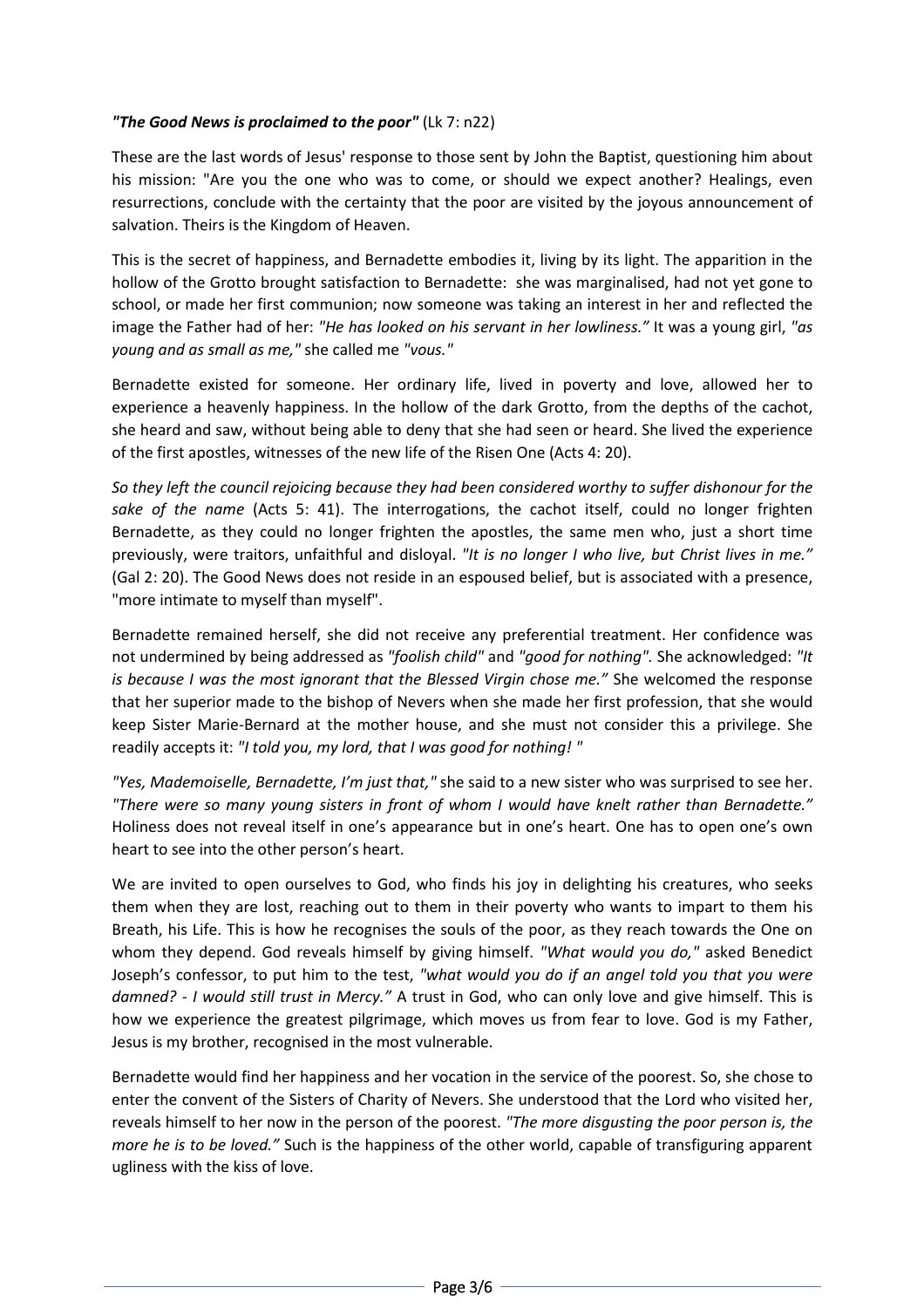#### *"Do not say, 'I am too young.' But go to whomsoever I send you."* (Jeremiah 1: 7)

"Even poor people can be given a mission and become servants of the Gospel. This is the conviction of the Shiloh pilgrimage to Rome, inspired by Father Joseph Wresinski. Further, the Pope endorsed this: *I would like to ask you a favour, more than a favour, to give you a mission: a mission that only you, in your poverty, will be able to accomplish. Let me explain: Jesus, at times, was very strict and strongly reprimanded those who did not embrace the Father's message. He addressed this beautiful word "blessed" to the poor, to those who are hungry, to those who cry, to those who are hated and persecuted, but he also uttered another which made people scared! He said "woe!" And he said it to the rich, to those well-satisfied with food, to those who now laugh, to those who like to be praised*  (see Lk 6: 24-26), *to the hypocrites* (see Mt 23: 15 f). *I give you the mission to pray for them, so that the Lord may change their hearts.* (6 July 2016)

Bernadette is not only shown respectful attention, she is charged with a "mission" for the priests, much as the holy women at the empty tomb were sent to the apostles by the risen Jesus. *"Go and tell the priests that they should build a chapel here, and that people should come in procession."* Women initiated the building of the Church, and they continue throughout the ages to wake dormant men. They are the guardians of the power of life, always ready to rally.

A mission is not advertising but giving birth. The poor have nothing to give but are able to share their lives. Meeting the poor can help us fill the spiritual void that many are experiencing today. *"If you are in pain, find someone who needs to be comforted."* With these words Mother Teresa gave a new impetus to tired hearts. And Abbé Pierre recruits the first companion of Emmaüs by asking a young person who wanted to commit suicide to first help him carry a mattress to the home of a poor person.

*"See the miracle of poverty! Yes, the rich were foreigners; but the service of the poor 'naturalises' them."* (Bossuet, Sermon for the ninth Sunday before Easter, 2) Even before we serve, simply meeting someone poorer than we are, opens our eyes and our hearts to something beyond appearances, and brings joy through the meeting of hearts.

*"You know nothing, but you understand everything."* It is not acceptable to be poor, but it is necessary: *"The rich are burdened, and because of that, they flounder."* (in a sharing with people of the street).

*"I praise you, Father, Lord of heaven and earth, because you have hidden these things from the wise and learned and revealed them to little children."* (Mt 11, Lk 10) The "poor" understand the Gospel from within! We may wish to begin preparations for our pilgrimages with people in poverty. The St. Lawrence Network will be able to provide a starter text, based on a meditation of Luke 6.

Mary entrusted Bernadette with pointing out the path to true happiness. She knew how to reveal to sinners the One who loves them. *"Since you are a sinner, I shall repeat the Blessed Virgin's smile for you."* It's not just about being kind, but about understanding what Jesus meant when He said in Luke, *"Blessed are the poor"* then immediately adds: "*But woe to you, the rich, for you have your consolation! Woe to you who are sated now, because you will be hungry! ..."* In St. Matthew, Jesus' preaching begins with the pronouncement of the Beatitudes and concludes, in chapter 23, with a series of" curses "that target the *"Scribes and Pharisees, the hypocrites"!*

Mary introduces Bernadette to this choice between life or death, blessing or curse. *"Therefore, choose life, that you may live, you and your offspring."* (Deuteronomy 30,19). Mary teaches as a mother, which makes Bernadette desire to "stay poor", to live and share the happiness of God.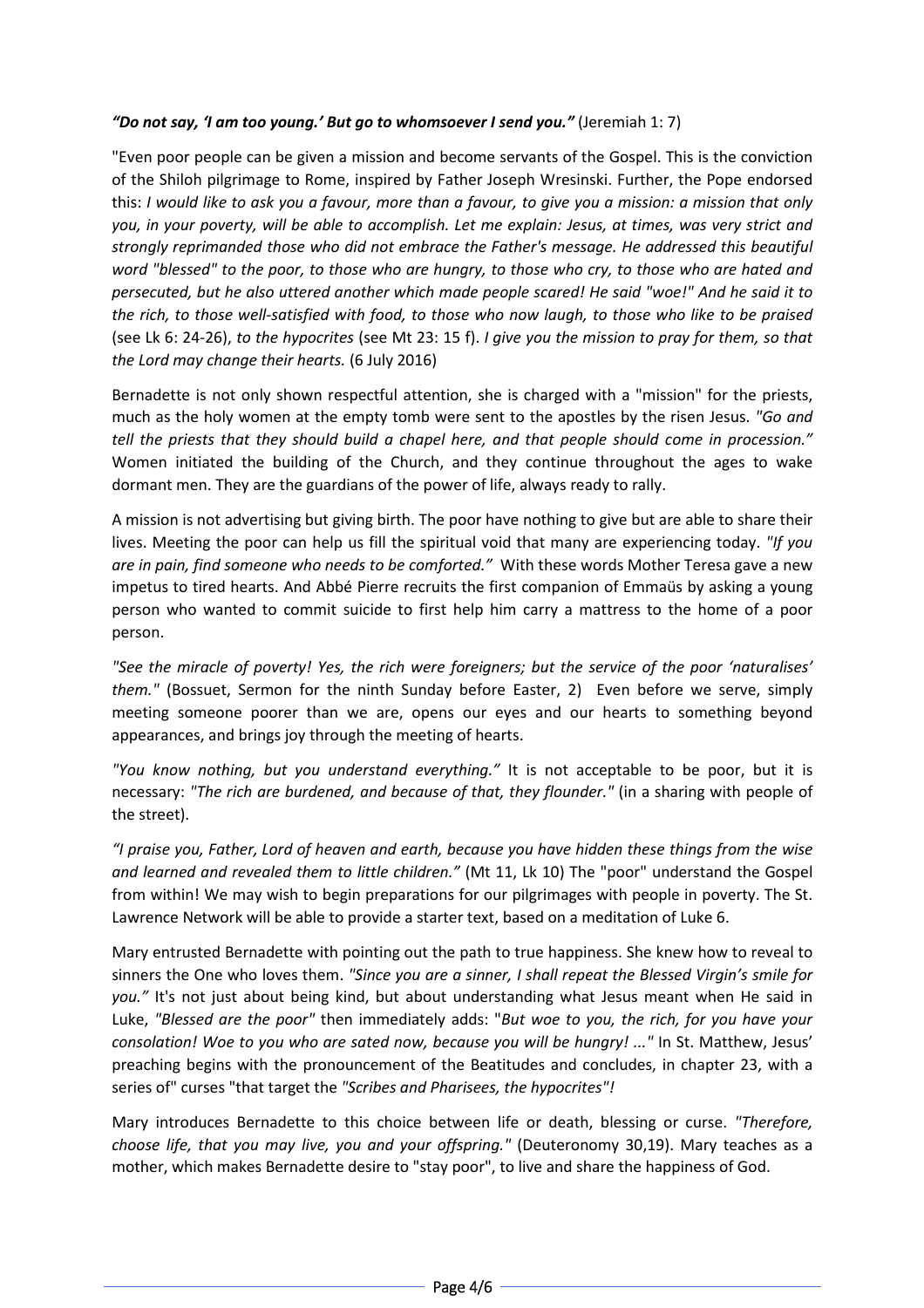*"A poor church for the poor":* this is Pope Francis' great desire because it testifies to another wealth that only the poor can know. Sharing that flows from our experience of poverty can really enrich us! First, we need to accept and not delegate this sharing. We are all poor people who need help, who need to be loved. We exist as the fruits of mercy.

*By bringing dirty, muddy water to her mouth, it is as if Bernadette agreed to be in communion with the misery of the world. As if she welcomed it whilst, at the same time, knowing that the water she found, came from God, and that it was thanks to God that she could, without fear, bring to her mouth what was defiled* (P Etienne Grieu, Servons Brotherhood). This is the moment from which healings begin to occur.

In 2019 in Lourdes, we might take up this sign suggested at the gathering of the Diaconia: to place our hands into the mud then go together to wash with the water of the Grotto. Let the misery of the world penetrate us, let us admit our own misery so that we may be purified by one another. This is a gesture that can help us **understand confession and its communal dimension.**

# *"You are the one in poverty, Lord Jesus! "*

Bernadette is happy, and in the world of Jesus, the world of God, we are happy with her. Our brethren from the Eastern Church tell us, "Our social doctrine is the Trinity! Each person surrenders himself totally to the other and receives back from the other. We are reborn of Mercy. We are grafted onto the filial life of Jesus, who desires unceasingly from God the Father what he unceasingly receives from him. He is the poor man, who receives and gives thanks.

In this way the Christian, by baptism, becomes that child, who does not create himself, but gratefully receives the life entrusted to him. He is the poor man who depends on the gift given to him. The Christian looks at and imitates Jesus, the firstborn. The state of childhood, the state of poverty, is not a biological or social reality, but a gift and a call from the Spirit. Pope Francis expresses this in his Message for the 1<sup>st</sup> World Day of the Poor: Let us never forget that, for Christ's disciples, poverty is *above all a call to follow Jesus in his own poverty. It means walking behind him and beside him, a journey that leads to the beatitude of the Kingdom of heaven* (see Mt 5: 3, Lk 6:20).

*For you know the grace of our Lord Jesus Christ, that although he was rich, he became poor for your sake, so that you by his poverty could become rich.* (2 Co 8: 9)

The Pope continues, in his homily at the meeting on 19<sup>th</sup> November 2017: *Just as you did it to one of the least of these my brothers, you did it to me"* (Mt 25:40). *These least of our brethren, whom he loves dearly, are the hungry and the sick, the stranger and the prisoner, the poor and the abandoned, the suffering who receive no help, the needy who are cast aside. On their faces we can imagine seeing Jesus' own face; on their lips, even if pursed in pain, we can hear his words: "This is my body"*  (Mt 26:26). *In the poor, Jesus knocks on the doors of our heart, thirsting for our love. When we overcome our indifference, and in the name of Jesus, we give of ourselves for the least of his brethren, we are his good and faithful friends, with whom he loves to dwell.*

*There, in the poor, we find the presence of Jesus, who, though rich, became poor* (see 2 Cor 8:9). *For this reason, in them, in their weakness, a "saving power" is present. And if in the eyes of the world they have little value, they are the ones who open to us the way to heaven; they are our "passport to paradise". For us it is an evangelical duty to care for them, as our real riches, and to do so not only by giving them bread, but also by breaking with them the bread of God's word, which is addressed first to them. To love the poor means to combat all forms of poverty, spiritual and material.*